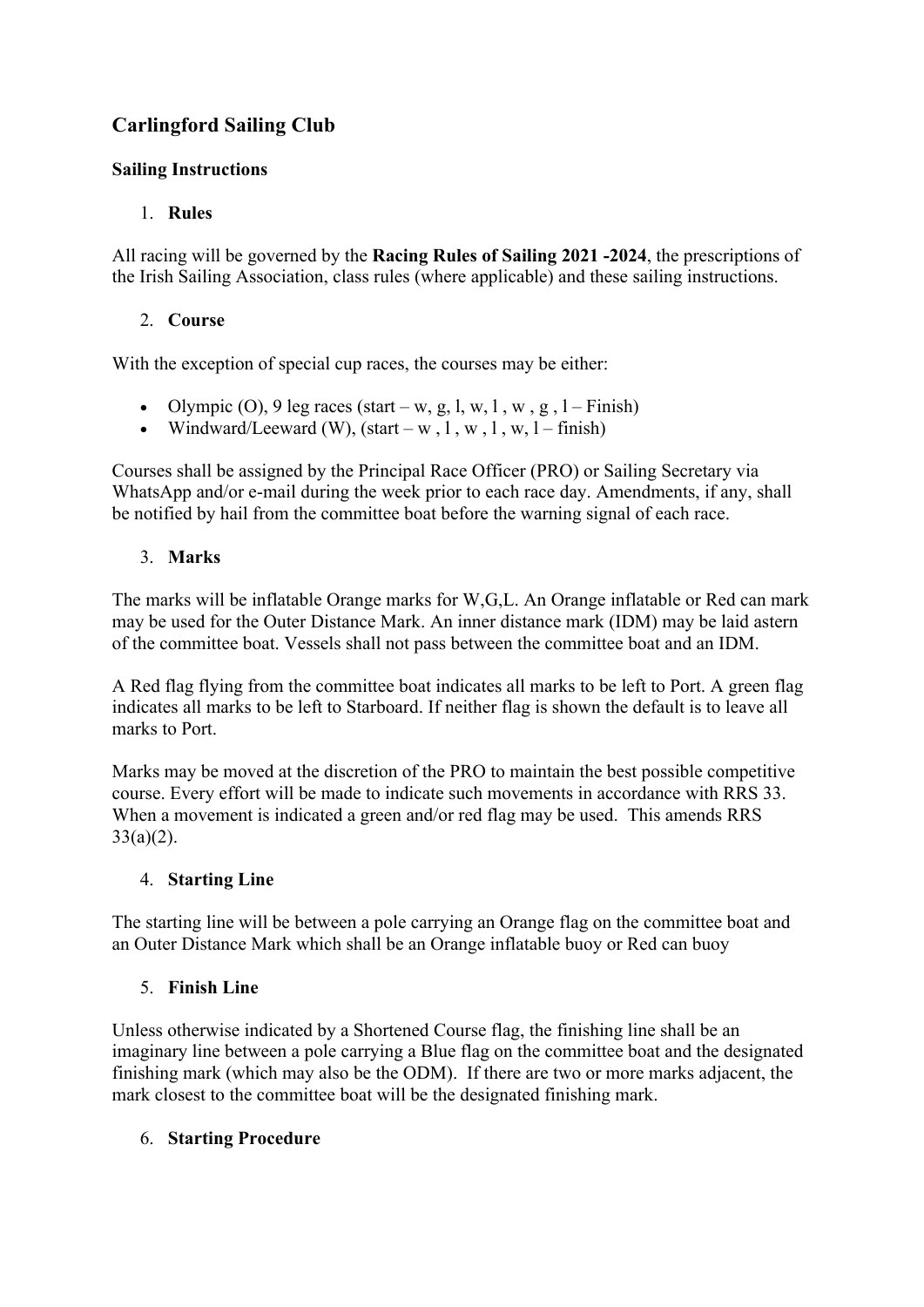Races shall be started by using the following signals accompanied by a single sound signal at each stage.

#### **5 – Minute Sequence:**

| Signal               | Flag & Sound                         |         | <b>Minutes before start</b> |  |  |
|----------------------|--------------------------------------|---------|-----------------------------|--|--|
| Warning              | Class flag;                          | 1 sound | 5                           |  |  |
|                      | Preparatory P,I, Z, U or Black;      | 1 sound | 4                           |  |  |
|                      | One Minute Preparatory flag removed; | 1 sound | 1                           |  |  |
| Start                | Class flag removed;                  | 1 sound | $\theta$                    |  |  |
| 3 – Minute Sequence: |                                      |         |                             |  |  |
| Signal               | Flag & Sound                         |         | <b>Minutes before start</b> |  |  |
| Warning              | Class flag;                          | 1 sound | 3                           |  |  |
|                      | Preparatory P,I, Z, U or Black;      | 1 sound | 2                           |  |  |
| One Minute           | Preparatory flag removed;            | 1 sound | 1                           |  |  |
| <b>Start</b>         | Class flag removed;                  | 1 sound | $\boldsymbol{0}$            |  |  |

5-minute starts will be used for all SSC dinghy races unless use of the 3-minute sequence is communicated by the PRO.

The warning signal for each succeeding class shall be made with or after the starting signal of the preceding class. The Race Officer may in the last minute of a starting sequence and before a start indicate that there are one or more boats OCS by displaying a flag code V.

# 7. **Starting Procedure**

Boats awaiting their start must not sail in the immediate vicinity of the starting area until the preparatory signal for their class has been made.

#### 8. **Recalls**

When, at the starting signal, any part of a boat's hull, crew or equipment is on the course side of the starting line or its extensions, the code flag X shall be displayed, accompanied by one sound signal until all such boats are wholly on the pre-start side of the starting line or its extensions or for 2 minutes after the starting signal whichever is earlier. This amends RRS 29.1.

#### 9. **General Recall**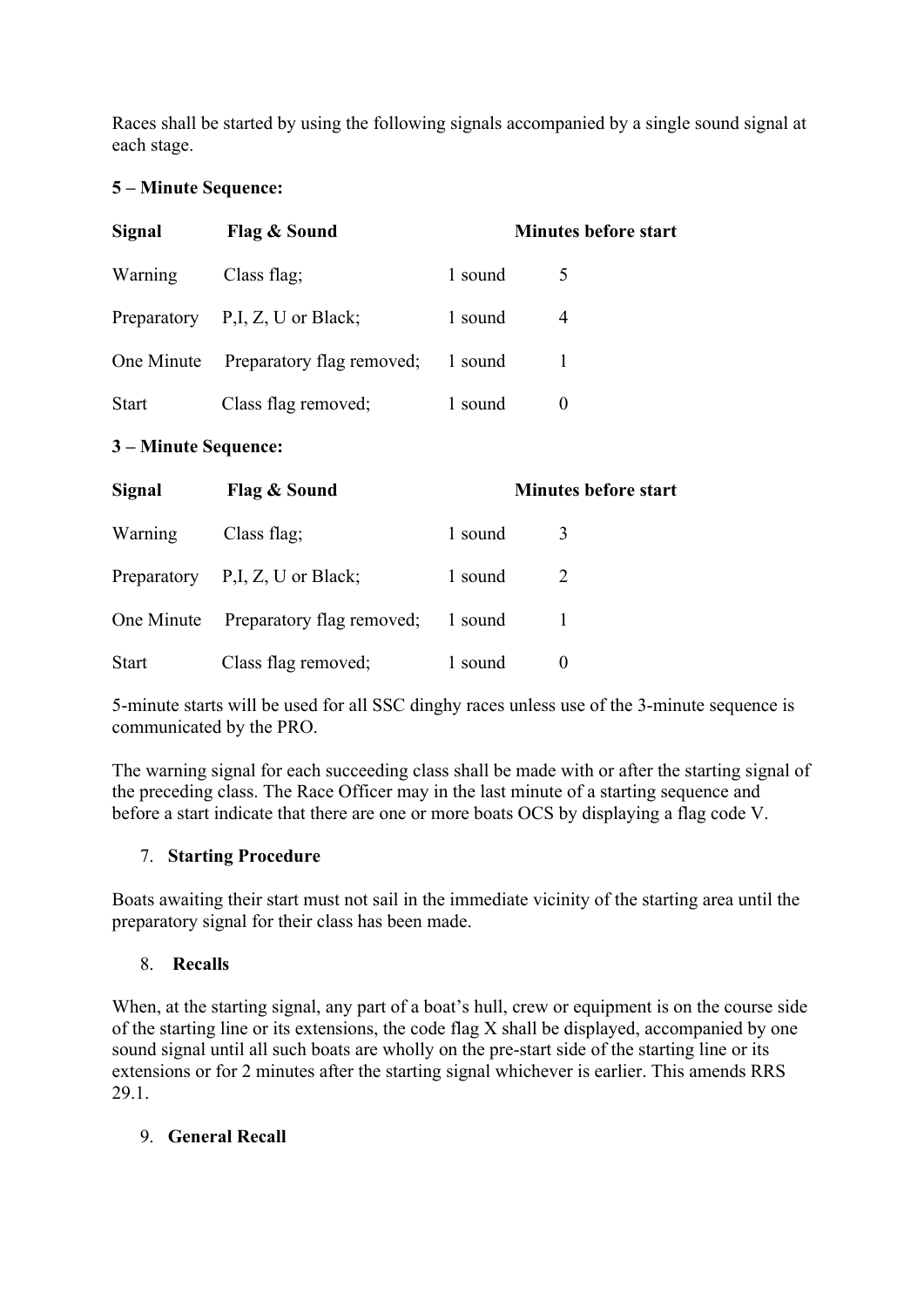General Recalls shall be signalled by the hoisting of the 1<sup>st</sup> Substitute flag and may be accompanied by two-sound signals. When the class(s) has regrouped, the starting sequence for that class will recommence from the warning flag for their class.

#### 10. **Starting Sequence**

Starting times shall be in accordance with the Sailing Programme for the appropriate date, unless otherwise notified via WhatsApp and/or email.

### 11. **Abandonment**

The abandonment of all races shall be indicated by code flag N being displayed ashore or at the starting line accompanied by 3 sound signals. Where Cup races have been abandoned due to weather or other factors, the committee may reschedule them to run at a later date and they may run concurrently with regular points (series)races.

### 12. **Scoring System**

The Low Point System (RRS 90.3) shall apply with the following amendments:

- 1. Boats failing to finish or being disqualified shall be scored the number of places plus one.
- 2. Boats failing to start shall be scored the greatest number of starters in any race in that sereies plus two.

### 13. **Discards**

| $0 - 3$ Races completed in a Series     | $=$                               | 0 Discard  |
|-----------------------------------------|-----------------------------------|------------|
| $4 - 7$ Races completed in a Series     | $\hspace{1.6cm} = \hspace{1.6cm}$ | 1 Discard  |
| $8 - 11$ Races completed in a Series =  |                                   | 2 Discards |
| $12 - 15$ Races completed in a Series = |                                   | 3 Discards |

Plus 1 discard for each further 4 races completed.

# 14. **Penalty for No-Show Committee Boat Roster**

The Sailing Committee shall assign each boat to one or more dates wherein that boat shall be responsible for providing a minimum of 2 able bodied persons to assist with Race Management duties.

Boats unable to compete because their owners/helms/crews are providing Race Management cover shall be entitled to be given Redress, and shall be scored the mean score that they achieved in the other races of that series.

It will be the responsibility of the skipper/owner to ensure that they provide the necessary cover.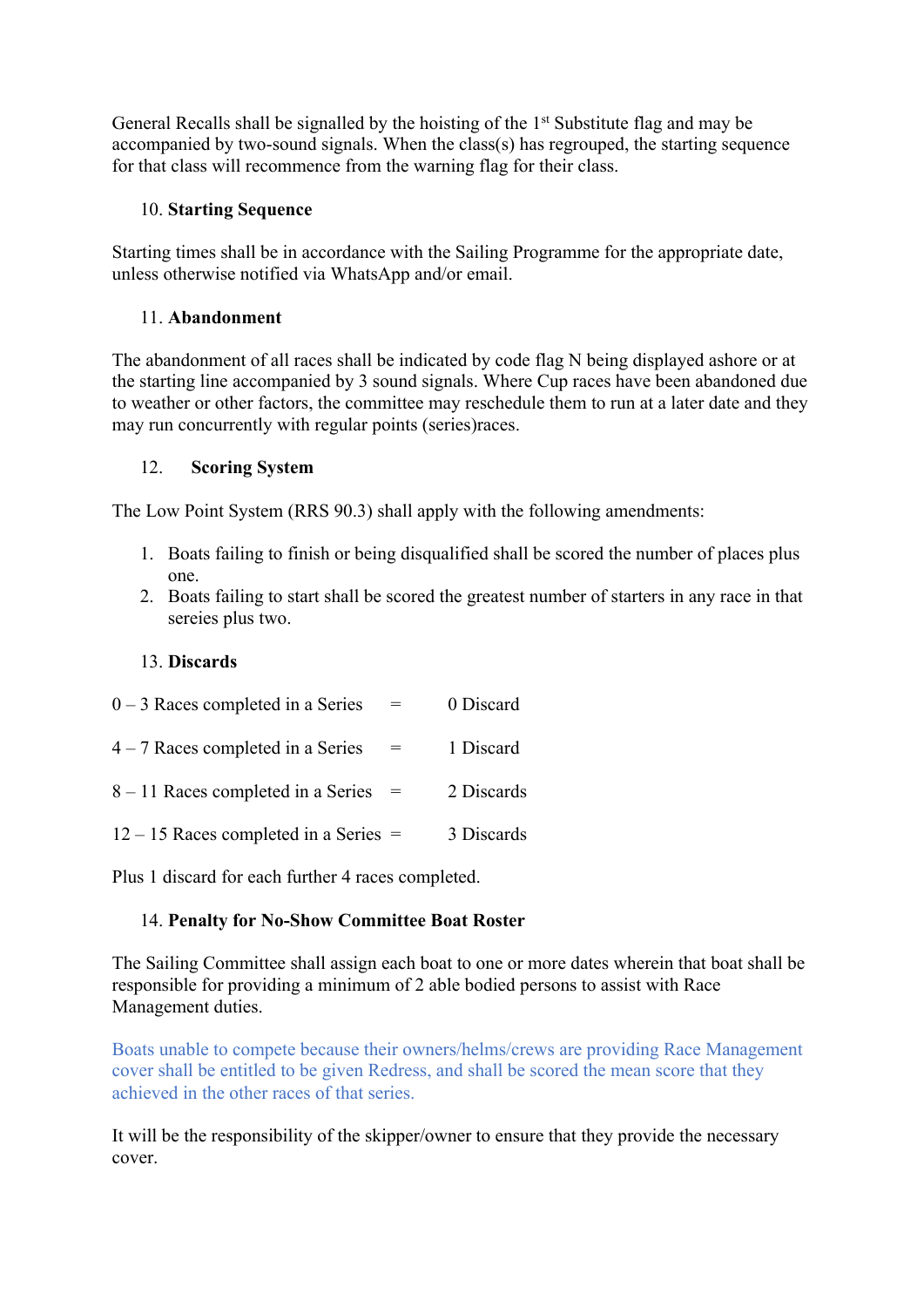Failure of a boat/skipper to provide such cover shall results in a non-discardible DNC for that race.

#### 15. **Guest/Non-member Racing**

Skipper/owners are encouraged to ensure that regular members of their crew become full club members. A non-member or guest is entitled to compete in up to four days of Club-organised racing. Any boat crewed by a non-member who has already competed on four days will be scored DNC for each race with that non-member aboard. Their result in the race may be reinstated following the successful application for membership and payment of the membership levy by that person for the revelant year, provided prizes have not yet been awarded.

### 16. **Postponements**

Rule 27.3 applies.

# 17. **Protests**

Protests must be in writing and submitted to the Sailing Committee within 1 hour of the time of the last finisher of the last race of the day. This amends RRS 61.3. All protests must be in writing on I.S.A. form.

### 18. **Penalty**

(a) Marks – While racing, a boat that has touched a mark that begins, bounds or ends the leg of a course on which she is sailing or a finishing mark after finishing may take a penalty by promptly making one turn including one tack and one gybe  $(360^{\circ})$ .

(b) When Boats Meet.

A boat in breach of a Rule of Part 2 (ISAF), may take a penalty by taking two turns in the same direction including two tacks and two gybes (720°).

# 19. **Starting Penalty**

If Preparatory flag P is flown a boat which is over the line early can restart by dipping the start line.

If Preparatory flag I is flown ISAF Rule 30.1 shall apply (round-an-end Rule)

If Preparatory flag Z is flown ISAF Rule 30.2 shall apply (20% penalty)

If Preparatory flag U is flown ISAF Rule 30.3 shall apply

If Preparatory flag is Black, ISAF Rule 30.4 shall apply (disqualification).

# 20. **Time Limits (Dinghies)**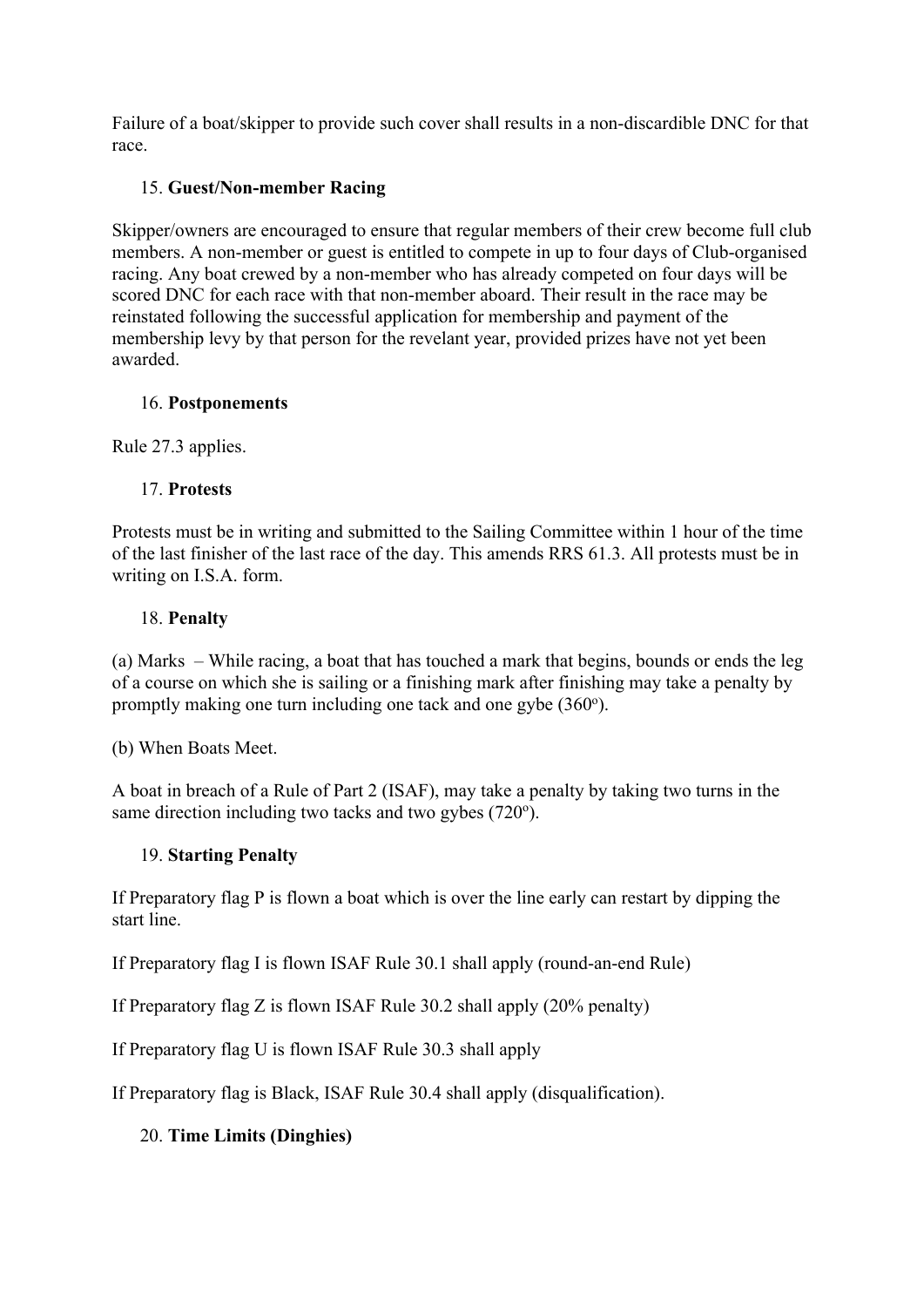- 1. All races shall have a time limit of 1 hour. If any boat finishes within the time limit the race shall then be valid for all competitors in the race. Only those boats finishing within the time limit or within 30 minutes (allowing for differences in starting time with class starts) of the first boat home provided such boat has finished within the time limit, will be recorded as finishers.
- 2. The starting line shall remain open for 5 minutes after the last class has started. Any boats failing to start within this time shall be deemed as non-starters (DNS). Any race failing to start 1 hour after the scheduled  $1<sup>st</sup>$  gun may be abandoned or postponed to another day.
- 3. After the  $1<sup>st</sup>$  boat has finished, the Race Officer may offer a finishing position to the boat still racing  $\&$  in last place. The position offered will be the number of boats ahead of it, both finished and still racing, plus 1. A boat is not obliged to accept such offer unless it is the last boat racing. The Race officer is not obliged to make such an offer. A boat that accepts the place offered will immediately cease to race & the race officer may repeat the process with the next boat. The offer may be made via Rescue/Support boat personnel.

This amends the definition of the word Finish.

#### 21. **Safety**

All boats participating in a race must make their presence known to the committee boat, for example by sailing close to the committee boat as they reach the starting area. In particular, a boat may not join a race without crossing the start line, even where their intention is not to compete. Any boat so doing will be awarded a non-discardable DNC for that race.

All boats must keep to Seaward of the shallow/hazardous area marked by yellow poles. Class rules relating to safety must be observed. Boats ignoring these warnings may be disqualified. Rescue craft shall have the right of way over competing boats at all times.

The primary responsibility of the rescue craft is the safety of competitors. Neither Race Committee the Committee of CSC, nor their servants can be held liable for loss or damage to boats or equipment.

The race officer will record which rescue craft are in use for each racing session, with names of crew.

Drivers of rescue craft must wear a kill cord at all times when the engine is running and in gear.

All competitors and race management team are required to wear adequate personal buoyancy whilst on the water. Neither wet suits nor dry suits are not considered adequate buoyancy.

#### 22. **Insurance**

All racing entries to have adequate  $3<sup>rd</sup>$  party insurance.

23. Local Rules